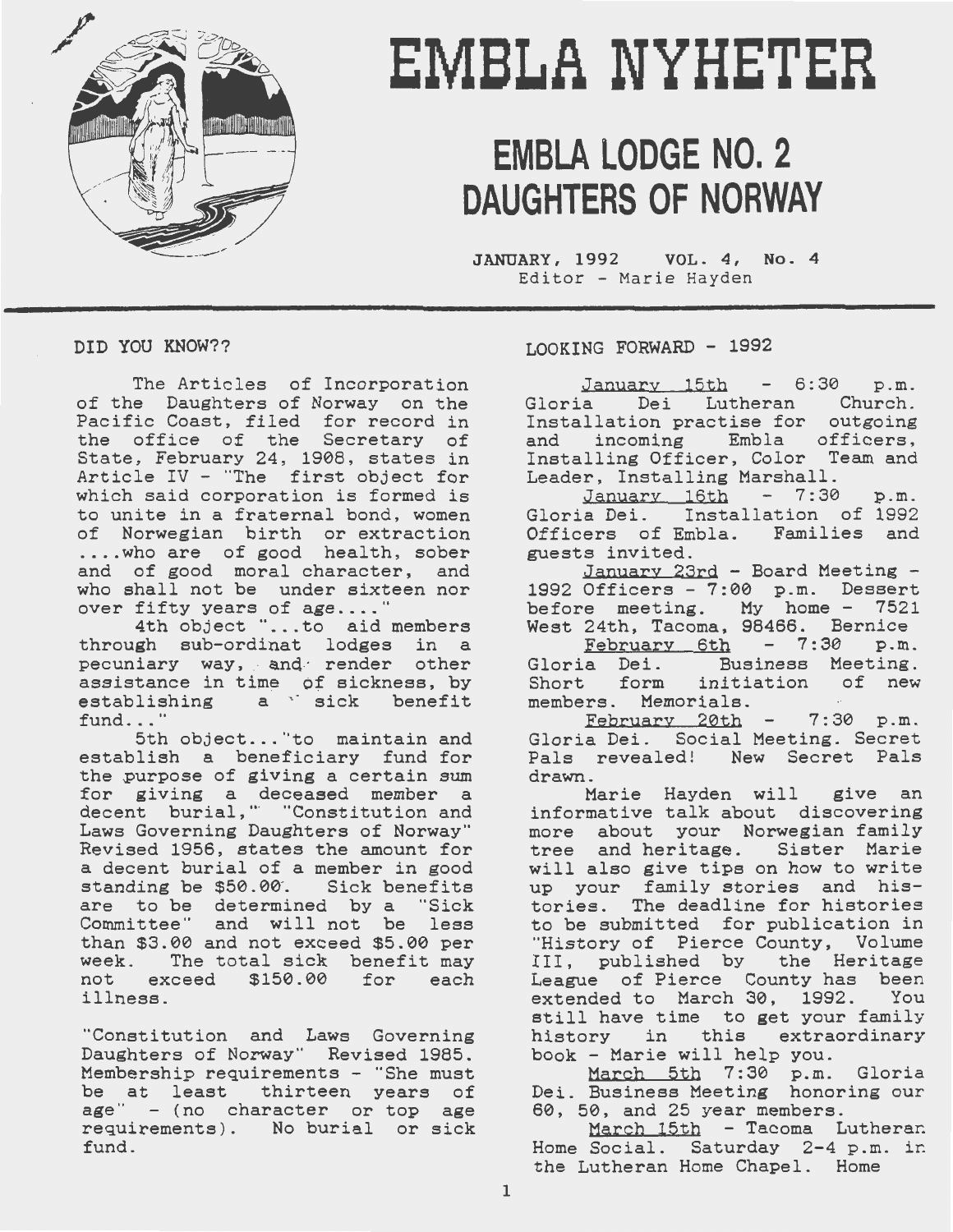Looking Forward continued . .

residents, Embla members and guesta invited to attend. Embla members are asked to bring cookies for the refreshments. The Leikarring will dance. Chairman - Elene Emerson.

March 19th - Social Meeting. 7:30 p.m. Gloria Dei. Margarete Anderson Eddy will present a musical program in memory of her mother, Aslaug Anderson, and her aunt, Elsie Hansen. Aslaug Anderson was a member of Embla from Jan. 8, 1931 to Sept. 24, 1963; Elsie Hansen was a member from Jan. 8, 1930 to Oct. 27, 1990. Sister Margarete suggests donations to the Embla Scholarship Fund in member of sisters Aslaug and Elsie. Members and guests are encouraged to attend.

April 2nd - Business Meeting, 7:30 p.m. G1oria Dei. Rabbit Raffle drawing. Selection of 12 delegates to the Grand Lodge Convention (June, 1992)

\* \* \* \* \* \* \* \* \* \* \* \* \* \* \* \* \*

OF INTEREST TO EMBLA MEMBERS

Norden #2 Norwegian Pancake Breakfast Sunday of Hall, 9:00 a.m. to 1:00 p.m. \$4.00 per month. offered the second each month. Normanna

Lodge Initiations:

Harmony - January 16th, 8:00 p.m. Clover Lodge.

- Norden #2 January 3rd, 7:30 p.m. Normanna Hall.
- Nordlandslaget no formal<br>installation. Regular installation. meeting, second Friday of each month. Gloria Dei, 7:30 p.m.

DON'T FORGET - Embla Installation January 16th, 7:30 p.m. Gloria Dei.

\* \* \* \* \* \* \* \* \* \* \* \* \* \* \* \* \*

#### LOOKING BACK

November 7th - Business Meeting. Gloria Dei, 7:30 p.m. Nominating Committee selected Shirley Peterson, Elsie Schwind, and Dorothy Long. Motions made, aeconded and passed:

1. Mail the remaining 1991 Membership Rosters. (81 Rosters mailed 12/91 @ \$.29 + \$23.49) 2. "I move that the action of March<br>7. 1991, regarding Embla dues be 1991, regarding Embla dues be substituted:

A. That Embla annual dues of \$12.00 be due and payable in the month of January or before. '

B. That a member whoae dues have not been paid by the end of June shall be suspended and so reported in the Half Yearly Report to Grand Lodge.

C. That a suspended member may be restored to active membership within the next 6 months bpaying the annual dues in full plu a \$3 late fee, and

D. That a member who is one year in arrears shall be dropped from membership."

November 23rd - Social Meeting, Gloria Dei, Saturday, 11:30 a.m. Board members were hostesses, Vice President Noreen Moll, chairman. Light lunch served, followed by honoring 10 of Embla's Fast Presidents. A skit by Ione Dhaese was expertly performed by the Fast Presidents. Music by the Ordahl Sisters. 72 members and guests present.

December 5th - Business meeting, Gloria Dei, 7:30 p.m. Short form initiation of five new members. Election of 1992 officers. December 7th - Embla Family

Christmas Party. Scandinavian Cultural Center,  $3 - 5 p.m.$ Christmas story told by Dorothy Burnson. Toven Barnakor, selected Christmas songs.

December 9th - Alys Jarge died. Sister Alys had been initiated into Embla on April 6, 1989.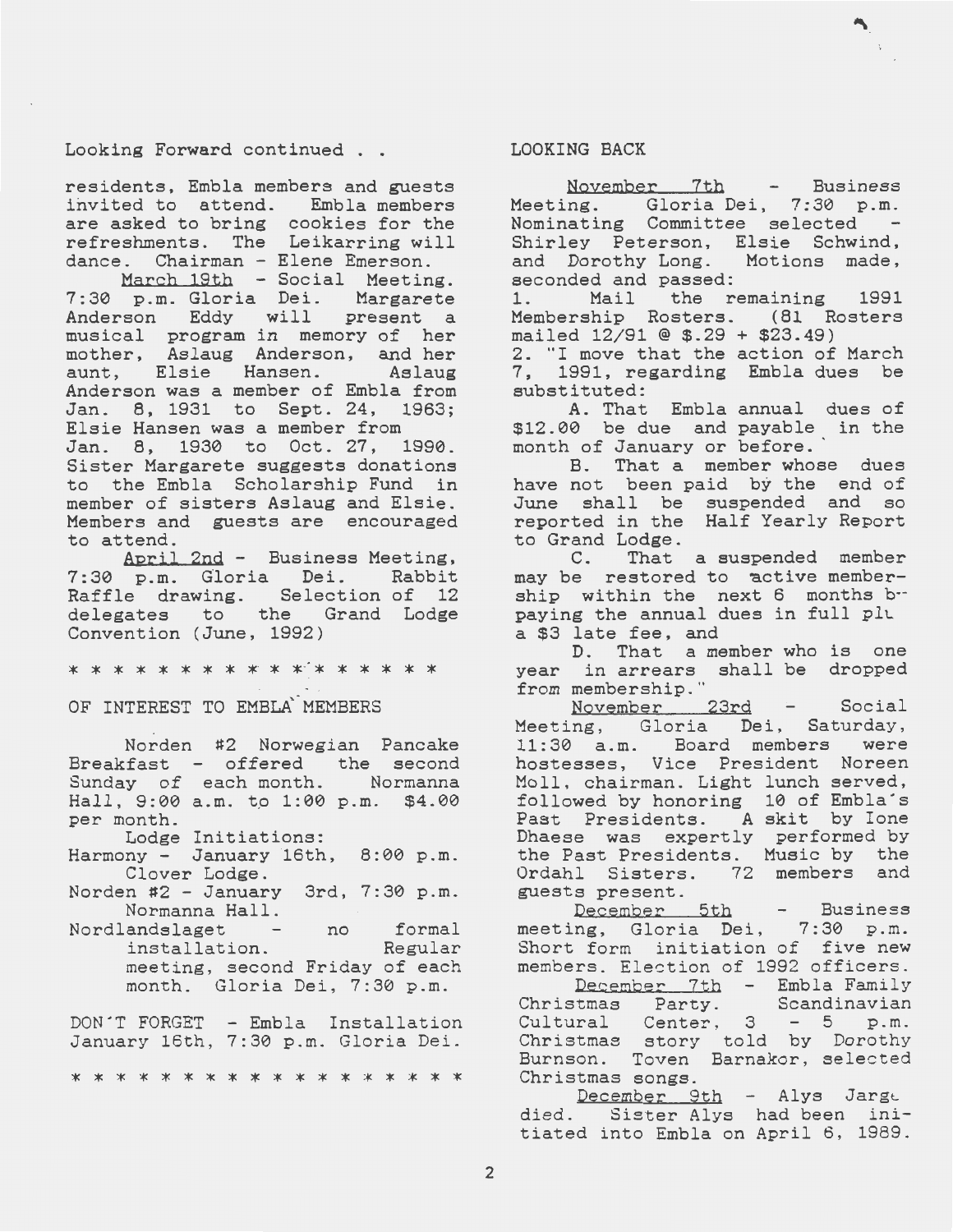#### Looking Back Continued -

 $-9$ 

December 14th - Children's Christmas Party. Normanna Hall, 2 - 4 p.m. Embla #2 and Norden #2 co-sponsored.

December 25th - GOD JUL!!

Jan. 1st, 1992- GODT NYTT AR! January 4th - Business Meeting, Gloria Dei, Saturday,

11:00 a.m. Blomkalsuppe demonstrated by Milly Bond.

11:30 a.m. Cauliflower Cream Soup, sandwiches and special cookie lunch.

12:15 - Business Meeting. 61 Members and guests attended

\* \* \* \* \* \* \* \* \* \* \* \* \* \* \* \* \*

#### EMBLA #2 1992 OFFICERS

President - Bernice Rohrs Vice President - Mildred Baker Assistant Vice President - Shirley Foreman Judge - Janet Hurlbut Cultural Director - Esther Van Noy Asst. Cultural Director - Elsie Schwind Secretary - Laurianne Adam Asst. Secretary - Anna Christensen Treasurer - Phyllis Melton Financial Secretary - Anne Elgood Marshall - Corinne Olsen Asst'. Marshall - Maxine Gonce Inner Guard - Mary Ann Aker Outer Guard - Kaylon Ardora Head Trustee - Hazel Starkey 2-year Trustee - Kelly Leegard 3-year Trustee - Edna Senter Musician - Mary Nero

\* \* \* \* \* \* \* \* \* \* \* \* \* \* \* \* \* \*

#### INSTALLATION CEREMONY OF THE 1992 OFFICERS OF EMBLA #2

Installation will be January 16, 1992, 7:30 p.m. at Gloria Dei Lutheran Church.

The members of the Leikarring will be the hostesses. They will also entertain with their beautiful

music and dancing.<br>Installing Officer - Olive Rudsdil. Color Team-leader Emilie Pedersen. Installing Marshall - Marion Eberle. Virginia Zink - Accordion selections and group sing.

#### \* \* \* \* \* \* \* \* \* \* \* \* \* \* \* \*

#### PRESIDENTS MESSAGE

Dear Sisters in Embla:

I have learned so much from all of you during the past twelve and the you during the pape shows. months. By insteming to you, I things for our Lodge. In general, we all want congenial companionship, an opportunity to express ourselves, fun, visibility as a Lodge and a continued commitment to the aims and purposes of the Daughters of Norway.

Each year brings change into all our lives and to remain a ail our lives and oo remain a adapt to some of these changes - while carefully retaining the while carefully retaining the<br>precious heritage of our past.

The money received from the sale of Embla's share of Normanna Hall is now our financial security, enabling our Lodge to receive a steady, semi-predictable, interest income. I view this money and<br>investments as a trust - a gift given the current Embla by the dedicated hard working sisters that have preceded us.

Embla Lodge, with 287 active, talented, interested members is capable of earning the Lodge·s yearly operating expenses without dissapating this "gift" investment resource. Our financial report and budget proves that we have done<br>this during the past year.

1991 has been a busy, active, happy and interesting year for Embla members. As we continue to grow and work together, 1992 will be even better! Yours truly, Bernice Rohrs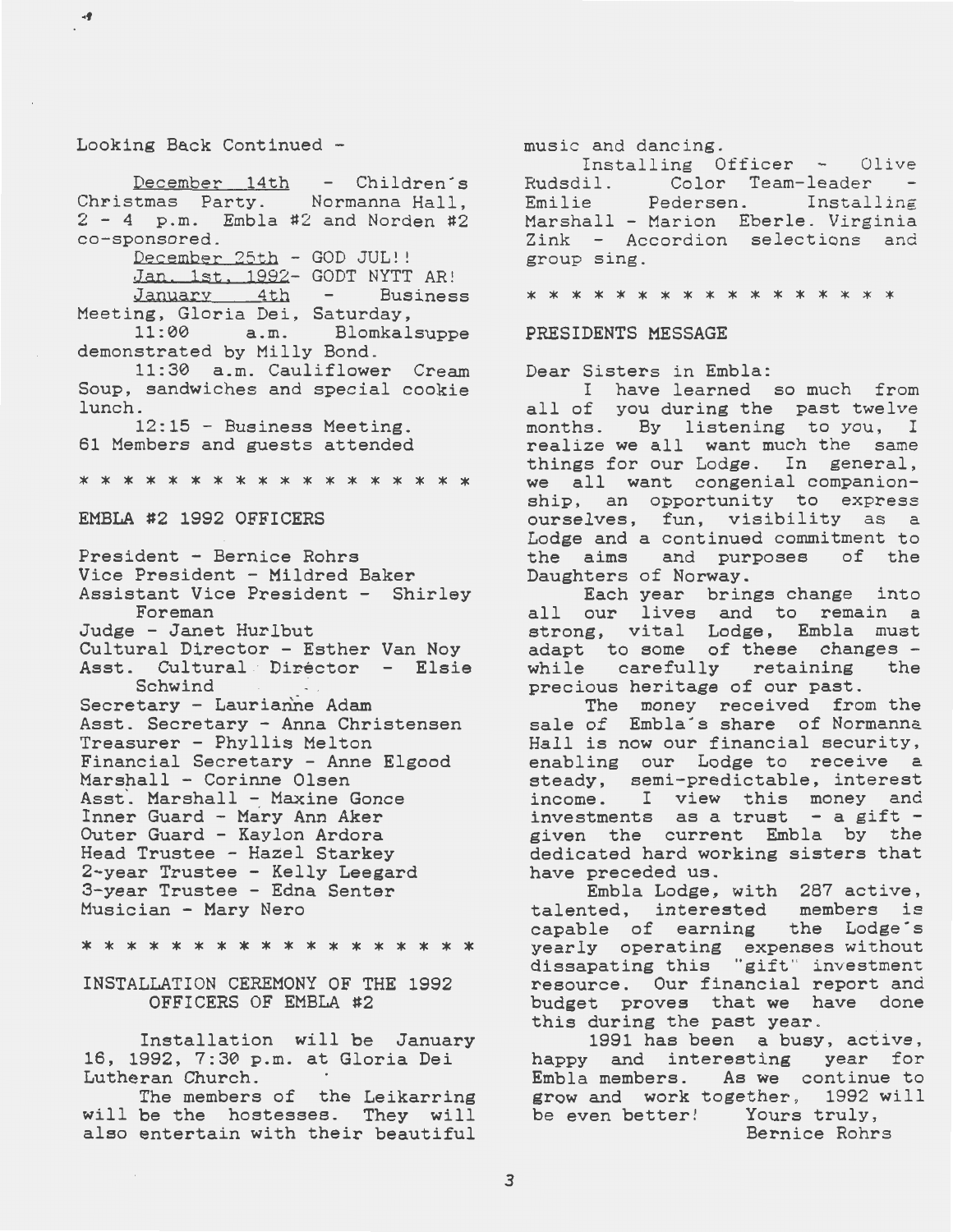#### CORRECTION - MY ERROR! !

The November 1991 Newsletter stated that \$4.70 of each members yearly dues goes to Grand Lodge that figure is wrong.

\$8.40 of each members yearly dues is sent on by the Treasurer to Grand Lodge.

Dotre av Norge Newspaper –<br>Per year \$5.00<br>Grand Lodge – 2.40 Grand Lodge -\$.20 per month Organizational Assessment\_1.00 Yearly Total to Grand Lodge per member \$8.40

Embla portion of \$12.00 year dues is \$3.60! Sorry, Bernice

\* \* \* \* \* \* \* \* \* \* \* \* \* \* \* \* \*

#### SPRING COOKING CLASSES

You won't want to miss even one of the cooking classes coming up in March! All classes will be held in the beautiful kitchen<sup>.</sup> at the Scandinavian Cultural Center at PLU<br>from 10 a.m. until about noon. The from 10 a.m. until about noon. donation per class be the usual \$1.50 for members of Embla Lodge and/or the Scandinavian Cultural Center, and \$2.00 for others. Please call Florence Buck (581- 1443), Janet Hur1but (759-8285) or Esther Van Noy (537-2938) if you have any requests or if you'd like to volunteer to demonstrate something. Class dates are as follows (mark your calendar): five Wednesdays - March 4, 11, 18, 25, and April 1; and one Saturday, March 14. Hjertelig velkommen!

\* \* \* \* \* \* \* \* \* \* \* \* \* \* \* \* \* \*

#### THANKS TO HOSTESSES

I would like to thank all the Embla members who volunteered their time and talents for the 1991 hos-<br>tessing after our business and tessing after our

social meetings. I hope you enjoyed it as much as we enjoyed the great goodies. A special thanks to those who volunteered 2 or more times as substitutes. If you didn't get to hostess this year, I hope you will do your part and participate in the new year. Thanks again.

> Noreen Moll Vice President

\* \* \* \* \* \* \* \* \* \* \* \* \* \* \* \* \*

#### EMBLA FAST PRESIDENTS

For approximately 25 ' years they have met every other month on the second Monday for a 12:30 luncheon either at sometone's home or in a restaurant. Most of the time our meetings concerned events of the past year or what is in the future. We are there to support the presiding president and to help if we are needed.

It has been our usual wish to present a bouquet to each new president on their first term in office at the January installation of new officers. In April we usually present flowers as a centerpiece or a floral arrangement at Embla's birthday party. After some of these events the flowers are given to a member who has been ill or in the hospital - thus a little more joy is spread around.

When we have a Grand Lodge Convention the hostess lodge Past Presidents Clubs have a breakfast for all past presidents to get tcgether for "old times sake". At that time we present the hostess lodge with a check to help with the expenses. Since 1992's convention is in Seattle we should have more going as Washington lodges are some of the older and larger lodges. We are looking forward to this event with great anticipation. !

At various times we are lue enough to have an item to raffle and to make some money for cards,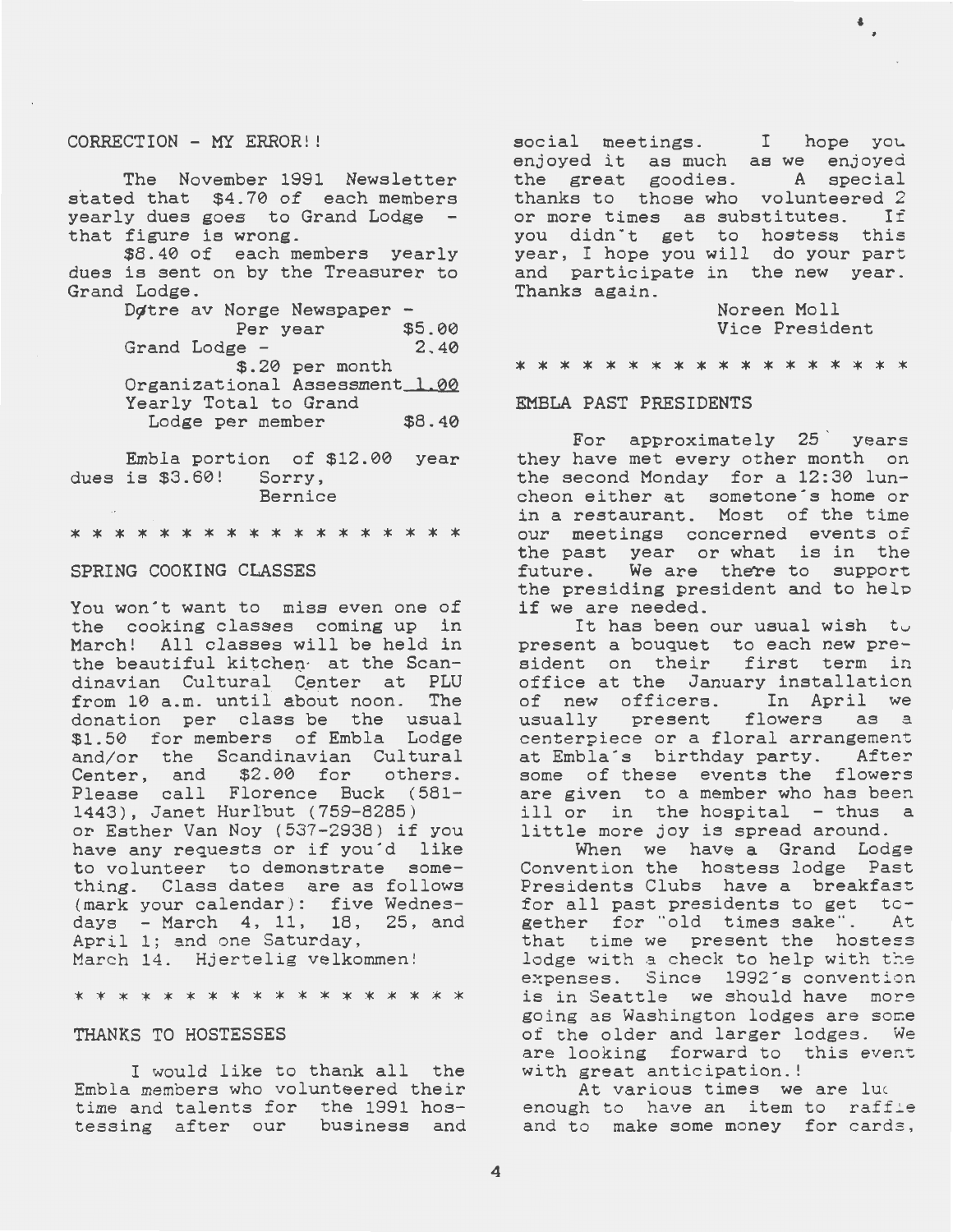#### Embla Past Presidents continued -

flowers, etc. for our expenses. We also pay dues as well. Officers for 1992 are: President, Emilie Pedersen; Secretary, Olive Rudsdil; and Treasurer, Iona Dhaese. At this time we have 15 in our Past Presidents Club.

#### \* \* \* \* \* \* \* \* \* \* \* \* \* \* \*

#### MANGE TUSEN TAKK

Thanks a lot to all of you in Embla #2 that came to Cottesmore Nursing Home to help out in our Scandinavian Christmas, 1991. The Leikarring was very much enjoyed by the residents, so also the Ordahl Sisters. They did a wonderful job with their singing and sing-along program.

So many helped out with their baking and also in serving coffee<br>to the residents. The tables had to the residents. never been fuller with Scandinavian<br>cookies and the Scandinavian the Scandinavian Christmas turned out to be a wonderful event.

Thank you once again and may God bless each one of you.

> Bodil Lovoll, and the Cottesmore Family

| Initiated into Embla                                               | 12/5/91      |
|--------------------------------------------------------------------|--------------|
| Patti Anderson and an<br>1808 Tacoma Road<br>Puyallup WA 98371     | 848-8609     |
| Lori Baker<br>5243 North 9th St<br>Tacoma WA 98406                 | 756-1792     |
| Helene Boveng<br>400 So Wheeler<br>Tacoma WA 98444                 | 565-3566     |
| Alma Fristad<br>3403 Ray Nash Dr NW<br>Gig Harbor WA 98335         | $265 - 2115$ |
| Betty Van Avery West 752-5829<br>5210 So 8th St<br>Tacoma WA 98465 |              |

#### EMBLA ACCOUNTS

Embla Financial Secretary, Anne Elgood, suggests you consider your cancelled check as your receipt. Should you want a receipt for checks or cash paid into Embla she has all receipts available upon request at each meeting.

Your Embla finances are in excellent safe Trustee, June Radich, counts and<br>records all monies from sales records all monies from before she passes it on to the Financial Secretary. Anne counts and records it all again, collects other checks and cash directly, writes a receipt for every cent she receives, totals it all, then she passes her accounting along with<br>the money to the Treasurer. the money to the Treasurer.<br>Phyllis recounts the money and Phyllis recounts the makes her written accounting before she deposits the total amount into Embla's bank account.<br>This careful

counting and recording does take time so, unfortunately, your cancelled check may be delayed in being returned to you.

The Embla's financial books twice a year. three trustees audit

\* \* \* \* \* \* \* \* \* \* \* \* \* \* \* \* \*

UPDATE YOUR 1991 ROSTER

Margaret Gullstad - change address to 12413 - 122nd St SE Ebba Gustafson - change address to 1800 East 67th - #305 Tacoma WA 98404 Alys Jarger - delete. Died 12/9/91 Cynthia Moffett - change to Cynthia Wakatsuki. Change phone to 927-7269 Bernice Rinehart and Gayle Rinehart change zip to 98371 Doris Sorrels - retain the final s change zip to 98335 Odny Soby Wise - change phone to 536-5415

REMEMBER TO ADD AREA CODE 206 to any long distance number in the western Washington area after January 12th.

P1ease

 $cut$ 991

your

 $\frac{0}{2}$ 

add . Roster

and a

Emb<sub>1a</sub> out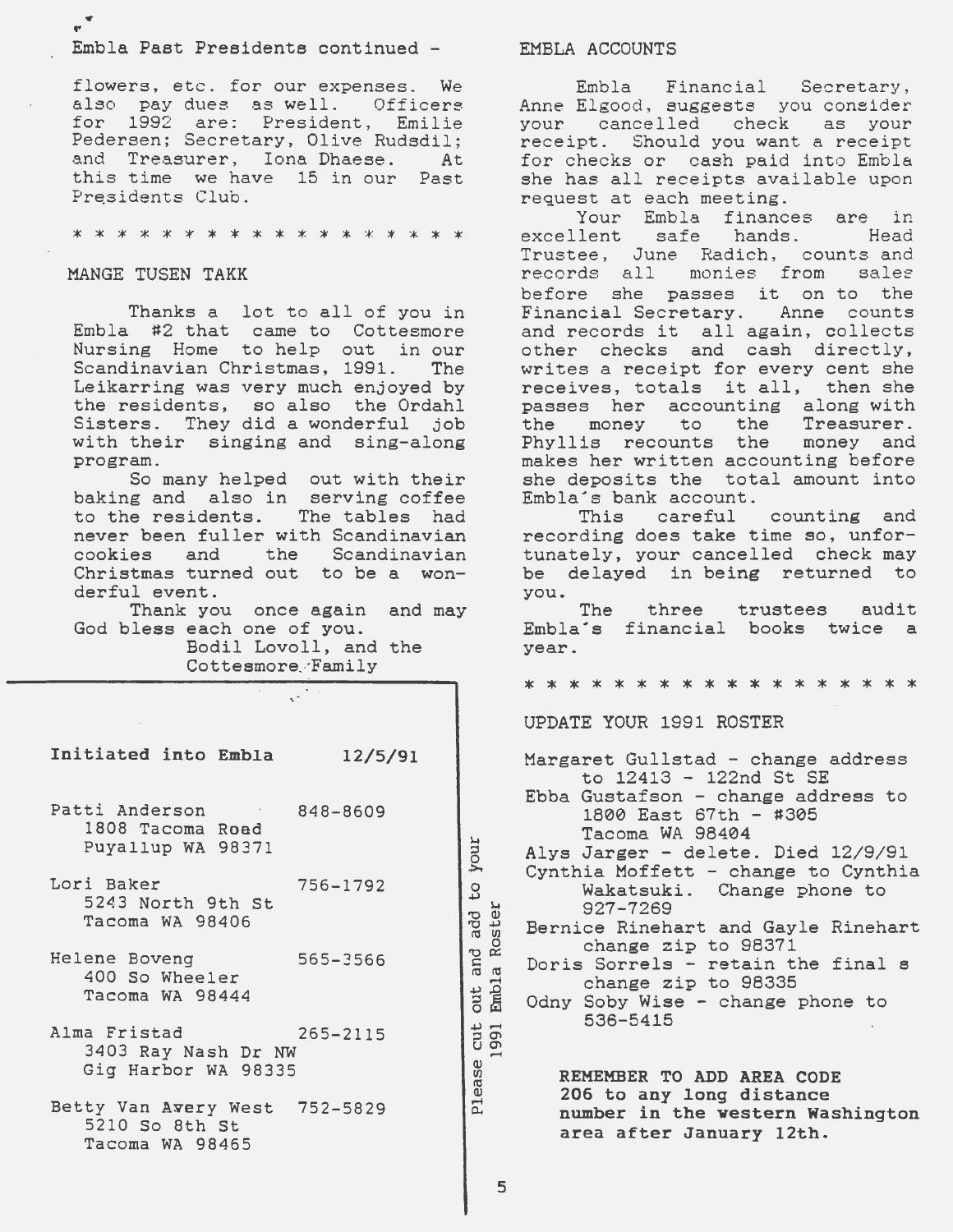#### SØLJE RAFFLE

Sister Elaine Hudak wins the Embla Raffle  $-$  again!! She was not present at either drawing, just stays away and wins! St. Hans Fest, June 2Øth, her name was drawn as winner of the Norwegian Pewter Bowl · Raffle. At Embla's Family Christmas Party, December 7th, her name was again drawn as the winner of the SØlje Raffle. Elaine is either just plain lucky or has a special secret method of winning!

<sup>~</sup>\* \* \* \* \* \* \* \* \* \* \* \* \* \* \* \* \*

#### NEW RABBIT RAFFLE

Elaine Hudak has donated one of her exquisitely handcrafted rabbits for this new raffle, proceeds to go into the Emble Scholarship Fund.

Chances are 3 for \$1.ØØ. Sign up with Anna Christensen. Drawing at the April 2nd Business Meeting. This beautiful Bunny could be home with you for Easter.

Elaine has promised not to buy any chances on this Rabbit Raffle so the rest of us have a chance to win! !



EMBLA #2 DAUGHTERS OF NORWAY 7521 West 24th Tacoma WA 98466

ADDRESS CORRECTION REQUESTED

**BULK RATE U.S. Postag• PA I 0 Tacoma, WA Perm it No. 1029**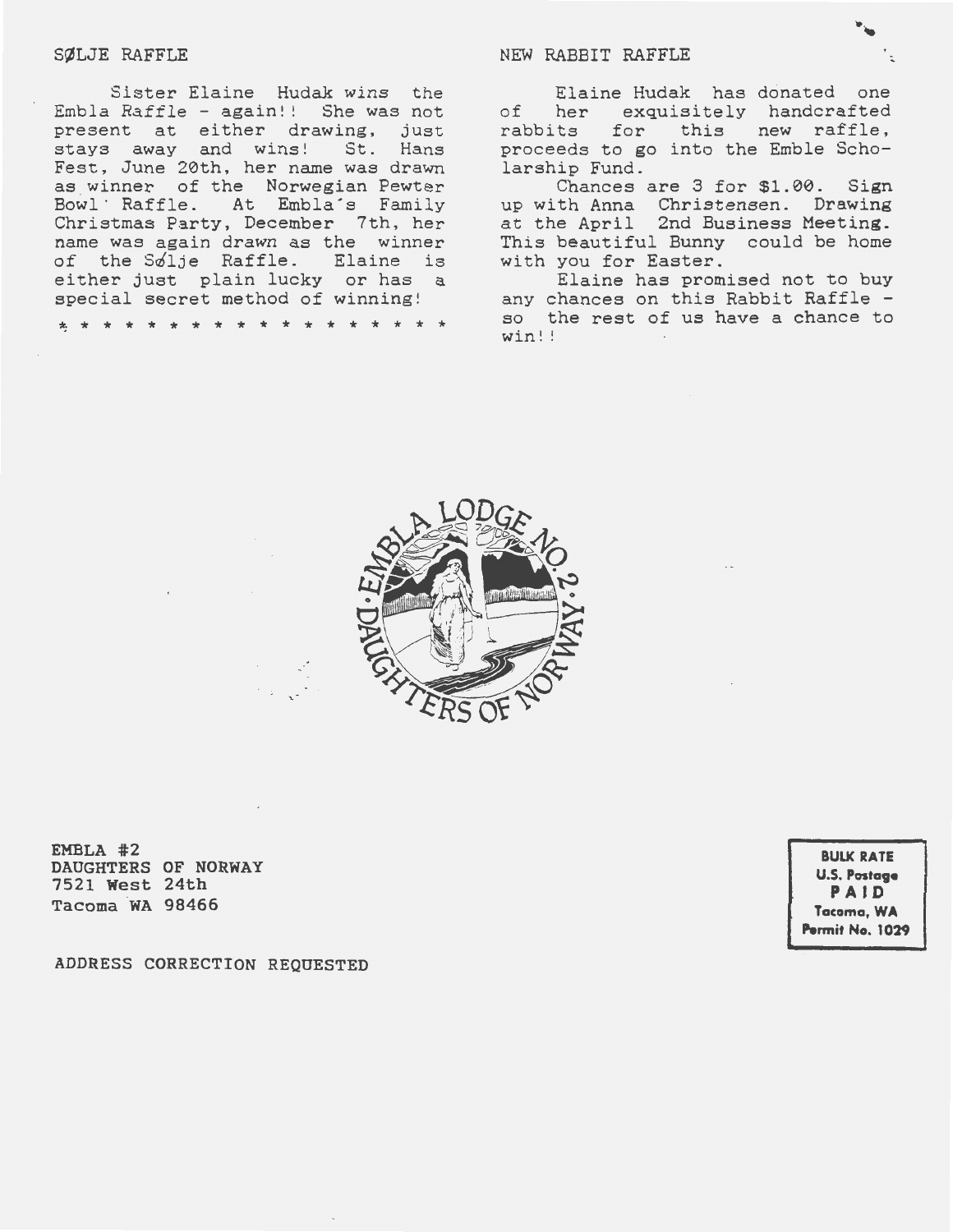### $\cdot$   $\prime$

### **EMBLA LODGE NO. 2** DAUGHTERS OF NORWAY

SEMI ANNUAL REPORT July 1, 1991 - December 31, 1991

\$23,494.90 Savings & Investments Balance 7/1/91 2,340.59 Interest & Disbursements  $$25,835.49$ Balance 12/31/91

| Checking balance |  | 7/1/91 |
|------------------|--|--------|
|------------------|--|--------|

| <b>RECEIPTS</b>                           |              |
|-------------------------------------------|--------------|
| Initiation Fees                           | \$<br>140.00 |
| Dues                                      | 934.00       |
| Advertising                               | 62.50        |
| Inner Guard                               | 38.00        |
| Tote Bags                                 | 555.00       |
| Sweat Shirts                              | 420.00       |
| Bean Soup                                 | 42.00        |
| Cooking Classes                           | 194.95       |
| 10% Sales                                 | 110.01       |
| Embla Scholarship Fund                    | 264.85       |
| Senior Luncheon                           | 297.83       |
| Food Sales                                | 36.60        |
| Fundraisers                               | 538.60       |
| Cookbooks                                 | 110.00       |
| Flower March                              | 76.18        |
| Sølje Raffle                              | 116.00       |
| Scandinavian Days                         | 1471.93      |
| 17th of May Reimbursement                 | 30.70        |
| Total Receipts                            | 5,439.15     |
| Interest deposit to checking account      | 99.90        |
| Change for Scan. Days, Sr. Luncheon, etc. | 272.50       |
| Misc.                                     | 13.09        |
|                                           |              |

#### \$10,482.80

 $$4,658.20$ 

#### **DISBURSEMENTS**

| Sr. Luncheon           | \$<br>541.85 |
|------------------------|--------------|
| St. Hans Fest          | 99.80        |
| Kitchen Supplies       | 64.82        |
| Plants                 | 22.60        |
| Advertising            | 30.00        |
| Paper Supplies         | 55.38        |
| Bean Soup              | 6.00         |
| Rommegrot Equipment    | 233.12       |
| Program Expenses       | 174.75       |
| Newsletter             | 440.77       |
| Half Yearly Report     | 1010.10      |
| Yearbook               | 186.28       |
| Misc.                  | 268,80       |
| New Members            | 75.46        |
| Grand Lodge Assessment | 273.00       |
| Grand Lodge Supplies   | 234.96       |
| Fundraisers            | 399.20       |